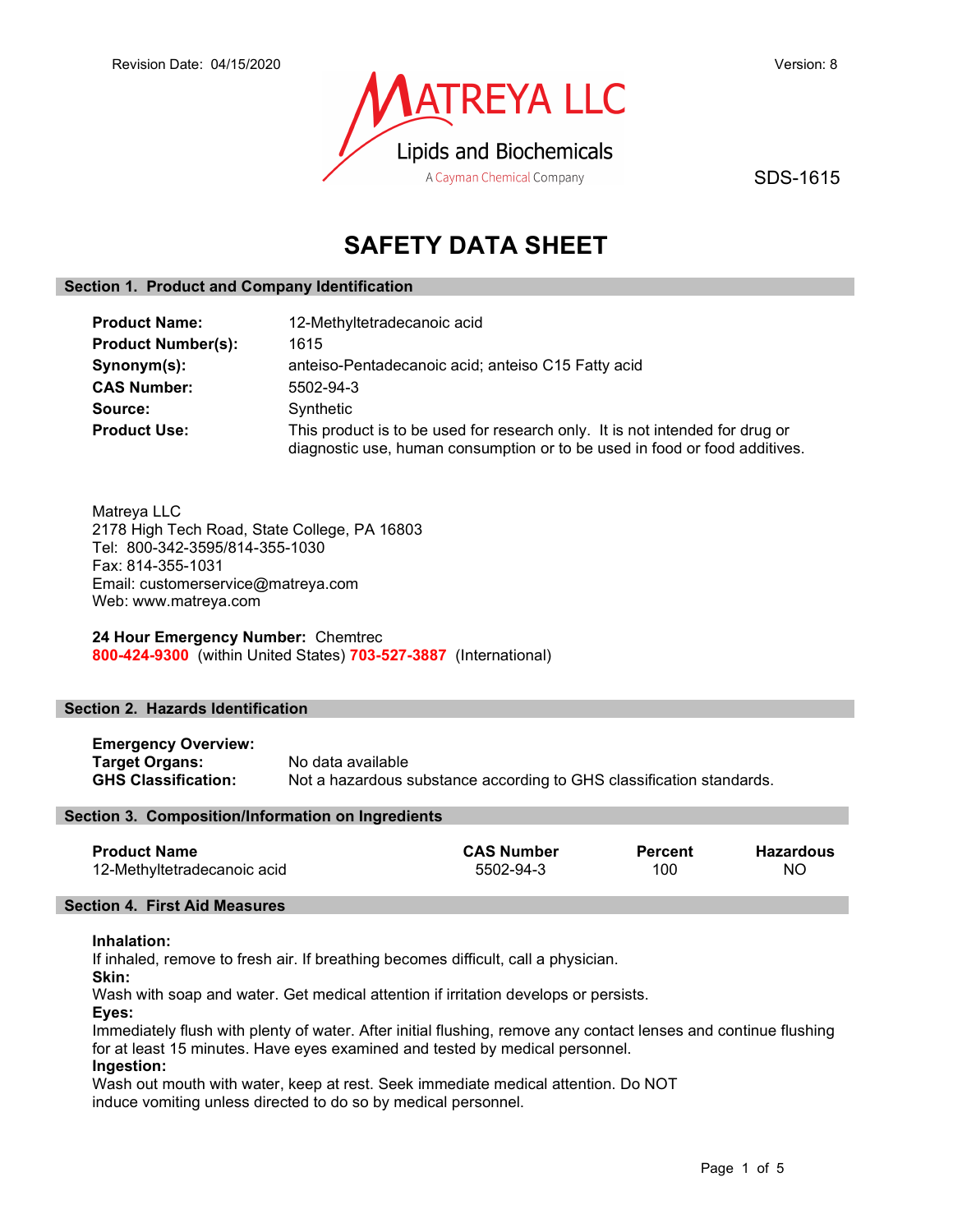## Section 5. Fire Fighting Measures

## Suitable extinguishing media:

Use dry chemical, alcohol-resistant appropriate foam, carbon dioxide, or water spray. Specific hazards arising from the chemical: No data available Special protective actions for fire fighters: No data available Special protective equipment for fire fighters: Wear breathing apparatus and use water spray to keep fire-exposed containers cool.

## Section 6. Accidental Release Measures

## Personal precautions:

Wear appropriate personal protective equipment. After contact with skin, wash immediately with plenty of water.

## Environmental precautions:

Do not let product enter drains.

Methods and Materials for containment and cleaning up: Sweep up and keep in suitable, closed container for disposal.

## Section 7. Handling and Storage

## Precautions for safe handling:

Avoid contact with eyes, skin or clothing. Do not ingest. Use only with adequate ventilation. Keep sealed when not in use. Wear appropriate personal protective equipment.

## Conditions for safe storage, including incompatibilities:

Recommended storage temperature: -20°C. Keep container tightly closed in a dry and well-ventilated place.

## Section 8. Exposure Controls/Personal Protection

This product contains no substances with occupational exposure limit values.

## Engineering Controls:

No specific ventilation required.

## Personal Protective Equipment:

## Respiratory protection:

Respiratory protection is not required. Where protection from nuisance levels of dusts are desired, use type N95 (US) or type P1 (EN 143) dust masks. Use respirators and components tested and approved under appropriate government standards such as NIOSH (US) or CEN (EU).

## Hand protection:

For prolonged or repeated contact use protective gloves. Recommended: Nitrile rubber Eye protection:

Safety eyewear should be worn at all times to avoid exposure to liquid splashes, mists, or dusts.

## Recommended: Safety glasses with side shields or goggles.

## Skin protection:

Protective clothing should be selected specifically for the working place, depending on concentration and quantity of the hazardous substances handled. Recommended: Lab coat

## Section 9. Physical and Chemical Properties

Appearance: Solid Odor: No data available Odor threshold: Contract the Society of the No data available **pH:**  $\blacksquare$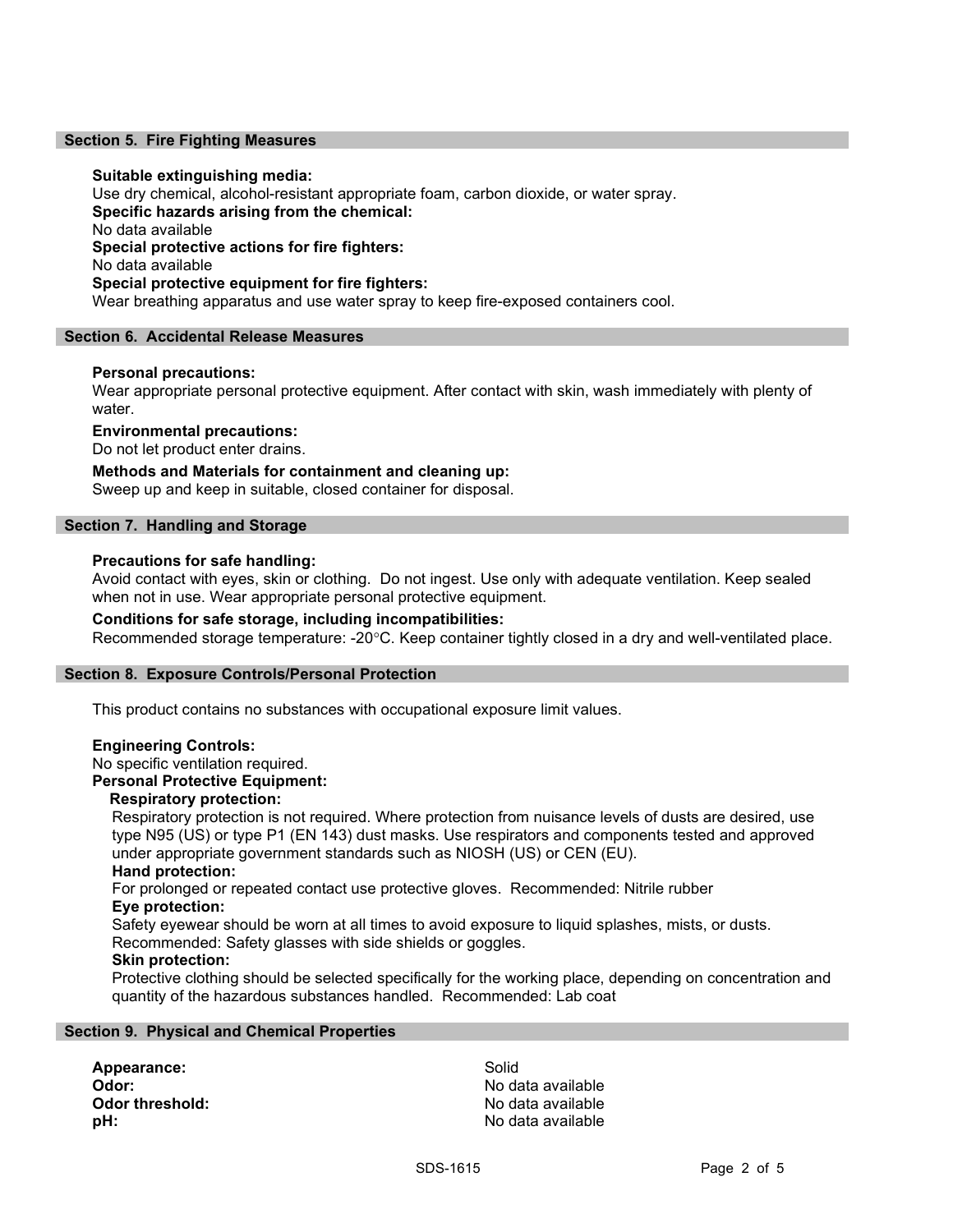- Melting/Freezing point: Melting/Freezing point: Initial boiling point and boiling range: No data available Flash point: No data available **Evaporation rate:** No data available Flammability (solid, gas): No data available Upper/Lower flammability or explosive limit: No data available Vapor pressure: No data available Vapor density: No data available Relative density: No data available Solubility (ies):<br> **Solubility (ies):** Chloroform, ethyl ether, ethanol<br> **Partition coefficient (n-octanol/water):** No data available Partition coefficient (n-octanol/water): Auto-ignition temperature: No data available Decomposition temperature: No data available Viscosity: No data available Molecular formula: C<sub>15</sub>H<sub>30</sub>O<sub>2</sub> Molecular weight: 242
	-

## Section 10. Stability and Reactivity

### Reactivity:

Stable under recommended storage conditions.

Chemical stability: Stable under recommended storage conditions.

Possibility of hazardous reaction: No data available

Conditions to avoid: No data available

Incompatible materials: No data available

Hazardous decomposition products: No data available

## Section 11. Toxicological Information

Acute toxicity:

No data available

Skin corrosion / irritation: No data available

Serious eye damage / irritation:

No data available Respiratory or skin sensitization:

No data available

Germ cell mutagenicity: No data available

## Carcinogenicity:

No component of this product present at levels greater than or equal to 0.1% is identified as a carcinogen or potential carcinogen by IARC, ACGIH, NTP or OSHA.

Reproductive toxicity: No data available

Specific target organ toxicity - single exposure: No data available

Specific target organ toxicity - repeated exposure: No data available

Aspiration hazard: No data available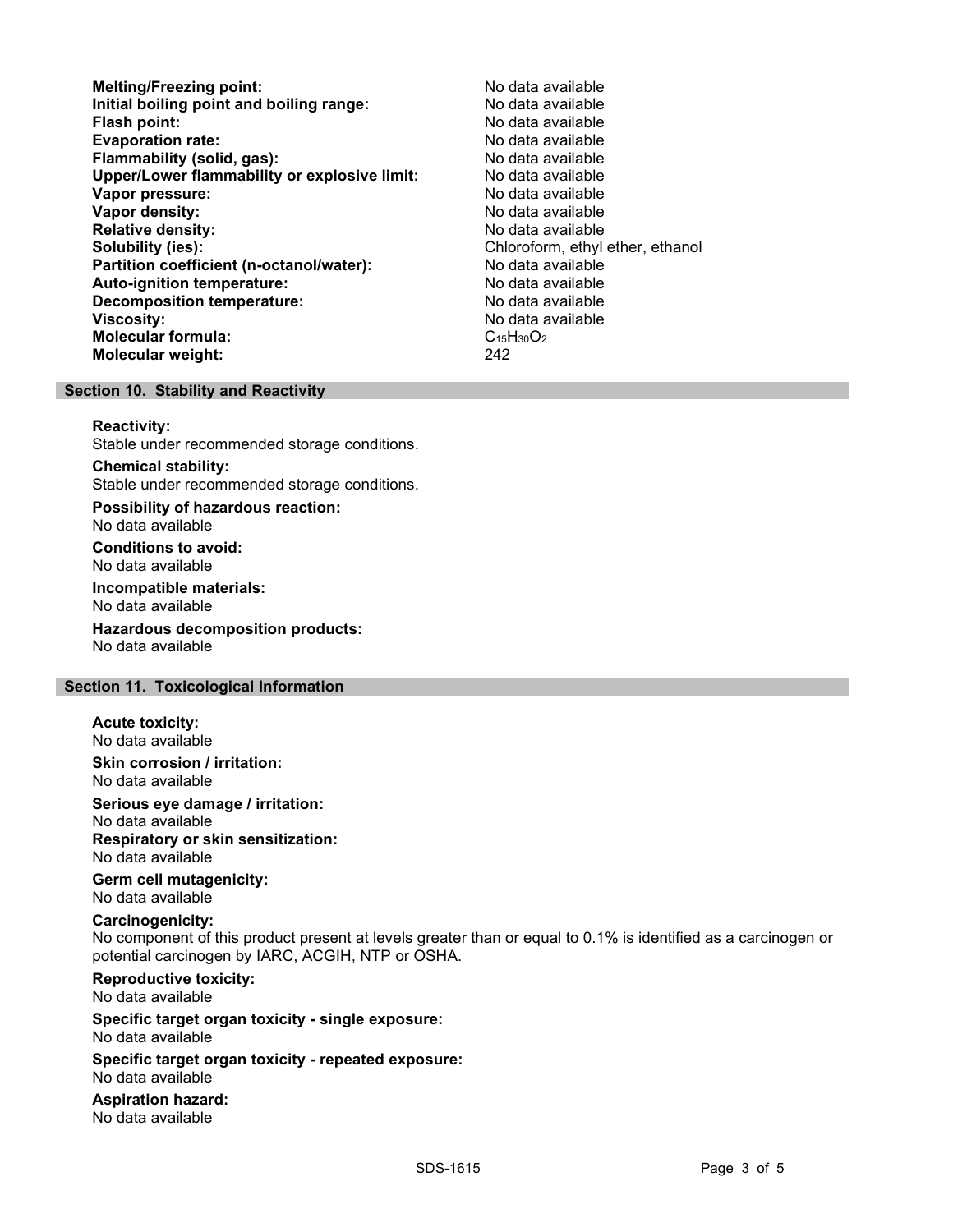## Section 12. Ecological Information

## Toxicity:

No ecological data available for this product. Persistence and degradability: No data available Bioaccumulative potential: No data available

Bioaccumulation: No data available

Mobility in soil: No data available Other adverse effects:

No data available

## Section 13. Disposal Consideration

## Disposal methods:

Observe all federal, state and local environmental regulations.

## Section 14. Transportation Information

| DOT (US)<br><b>UN Number:</b>                       | Not dangerous goods |
|-----------------------------------------------------|---------------------|
| <b>Land Transport ADR/RID</b><br><b>UN Number:</b>  | Not dangerous goods |
| <b>Maritime Transport IMDG</b><br><b>UN Number:</b> | Not dangerous goods |
| <b>Air Transport ICAO/IATA</b><br><b>UN Number:</b> | Not dangerous goods |

## Section 15. Regulatory Information

 Product Name CAS Number 12-Methyltetradecanoic acid 5502-94-3

## SARA 302 Components:

No chemicals in this material are subject to the reporting requirements of SARA Title III, Section 302.

## SARA 313 Components:

This material does not contain any chemical components with known CAS numbers that exceed the threshold (De Minimis) reporting levels established by SARA Title III, Section 313.

## SARA 311/312 Hazards:

No 311/312 SARA Hazards

## California Prop. 65 Components:

This product does not contain any chemicals known to State of California to cause cancer, birth, or any other reproductive defects.

#### DSL/NDSL status:

This product contains the following components that are not on the Canadian DSL nor NDSL lists.